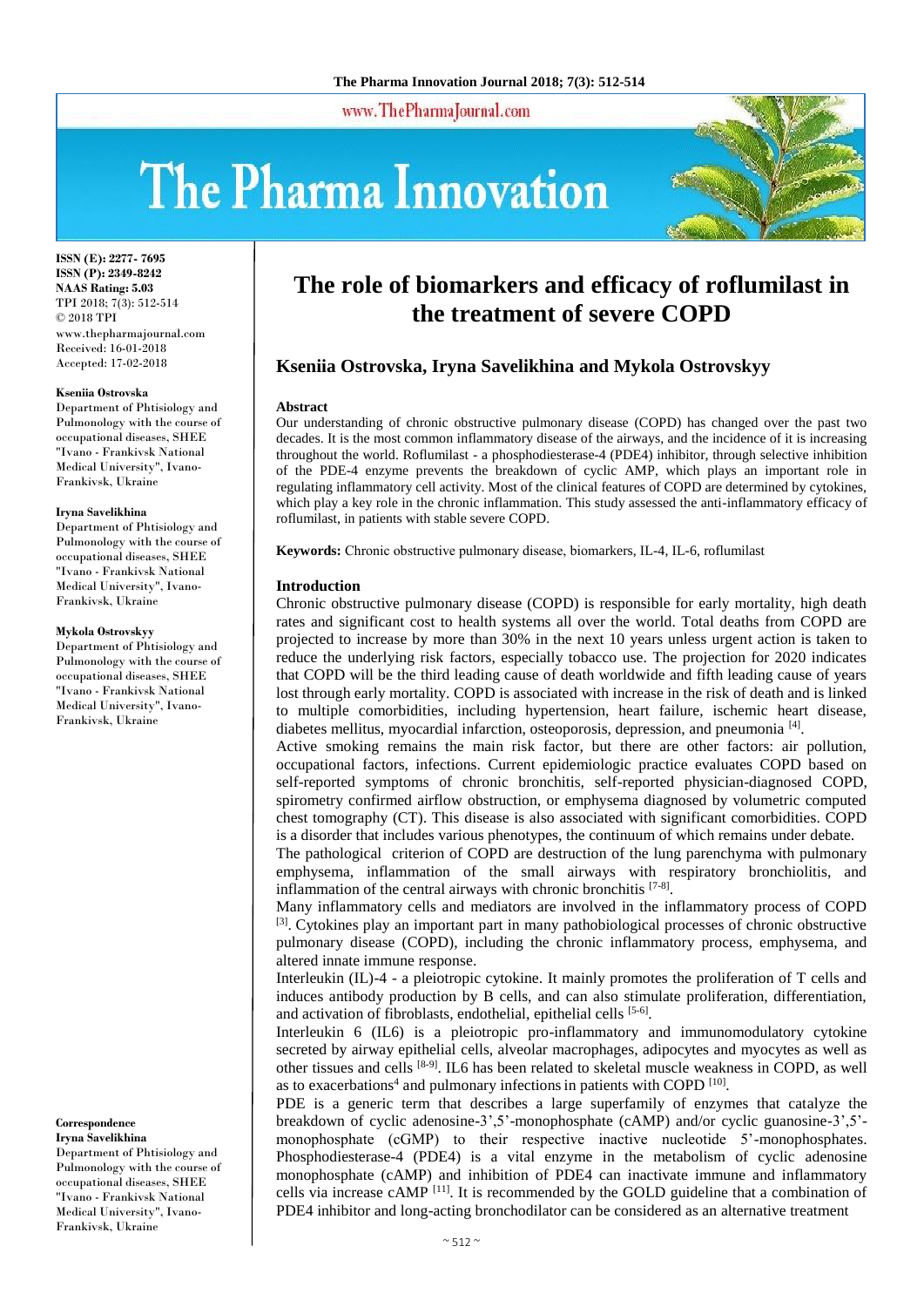in patients with severe COPD due to the effective improvement of lung functions [13-15]. Roflumilast, a phosphodiesterase (PDE) 4 inhibitor, is a novel oral antiinflammatory agent that, in clinical studies, has been shown to reduce exacerbations in patients with severe and very severe COPD who have symptoms of chronic bronchitis and a history of exacerbations [15, 18].

Roflumilast and its main metabolite roflumilast N-oxide are selective PDE4 inhibitors which act to decrease immune and inflammatory cell activation  $[15-17]$ . Roflumilast targets the PDE4A, 4B and 4D splicing variants with similar potency in the nanomolar range. The affinity to the PDE4C splicing variants is 5 to 10-fold lower. This mechanism of action and the selectivity also apply to roflumilast Noxide, which is the major active metabolite of roflumilast. Phosphodiesterase-4 (PDE4) inhibitors are a new class of anti-inflammatory drugs that have shown efficacy and acceptable tolerability in preclinical and clinical studies in patients with COPD [13, 14]. The first large clinical trial involved 1411 patients with moderately severe disease (mean post-bronchodilator FEV1 1.5 L, 54% predicted) with a lack of reversibility to 400 μg albuterol and compared the effect of daily treatment with roflumilast 250 μg or 500 μg for 24 weeks with placebo62<sup>[13-</sup> 14, 17, 19]. The only other respiratory medications allowed during the study were short-acting β2-agonists (SABAs) and short-acting anticholinergics (SAACs). Approximately a quarter of the patients were treated with xanthines, 20% with ICSs, and 15% with long-acting β2 agonists (LABAs) prior to study entry. At the end of the study, roflumilast-treated patients experienced greater improvements in post bronchodilator FEV1 (74 mL and 97 mL for the 250 μg and 500 μg dose, respectively) and health-related quality of life, although the difference from baseline did not reach the clinically significant threshold of −4 units. In addition, exacerbations, primarily of mild intensity, were decreased but adverse events were similar in the two groups  $[13, 19]$ .

# **Materials and Methods of Research**

The levels of CRP and collagen IV were studied in 61 patients in bronchoalveolar fluid (BALF) in patients with severe COPD. The patients were divided into groups based on the treatment assignment.

**Group I:** 12 patients who received maintenance treatment without roflumilast.

**Group II:** 66 patients was divided into:

- a) 23 patients who as a part of maintenance treatment used roflumilast 500 micrograms (one tablet) once daily 30 days.
- b) 15 patients, who as a part of maintenance treatment used roflumilast 500 micrograms (one tablet) once daily 90 days,
- c) 11 patients, who as a part of maintenance treatment used roflumilast 500 micrograms (one tablet) once daily 180 days. There were 15 healthy persons examined (PHP). Maintenance treatment included: M-long-acting anticholinergics, β-2 agonists, short-acting inhaled and systemic glucocorticosteroids.

Verification of the diagnosis and its formulation confirmed with the Order of Ministry of Health of Ukraine № 555 of June, 27, 2013<sup>[1]</sup> and GOLD 2017<sup>[3]</sup>.

# **Results**

The use of treatment regimens for patients with COPD without roflumilast at the time of treatment completion (group I), the IL-6 concentration had a slight positive dynamics. The indicator dicreased only in  $5.55\%$  (p1 <0.05). The best tendencies of the dynamics of levels of IL-6 are identified in patients who used roflumilast within 30 days (IIa subgroup study). Thus, we noted a more complete normalization of the levels of IL-6, which decreased by 1.12 times ( $p1 < 0.05$ ), compared to the rates before treatment, which was  $5.88\%$  (p2 < 0.05) higher than indicators of I group.

However, we would like to note that prolonged to 90 days roflumilast use (II-b subgroup study) was more effective in improvement of IL-6 levels. At the time of the treatment completion the parameter decreased by 1.57 times and amounted to  $(88.52 \pm 4.94)$  pg / ml (p1 < 0.05), which was 48.84% higher than in the I group ( $p2 < 0.05$ ) and 40.58% - in the II-a subgroup of the study ( $p2 < 0.05$ ). Nevertheless, IL-6 levels, in spite of the favorable dynamics, in the 2nd subgroup still remained 1.91 times higher than the control group values ( $p3 < 0.05$ ).

The use of roflumilast in COPD patients of II-c subgroups had a clear effect on the positive dynamics of the IL-6 in BALF: at the end of treatment, the level significantly decreased by 1.97 times ( $p1$  <0.05). The achieved effect by 76.66% exceeded the similar indices in the II-a subgroup of the study (p2 < 0.05), 25.67% in the II-b subgroup (p2 < 0.05) and 87.05% in the I group.

After 90 days and 180 days treatment with roflumilast the level of IL-4 increased in 2.44 times (p1  $< 0.05$ ) and 2.71 times (p1  $\langle 0.05 \rangle$ , respectively. And we did not find such a significant effect on the dynamics of IL-4 level in the I group. It was estimated that the level of IL-4 in BALF at the time of the completion of the observation was only -  $(3.16 \pm 0.21)$  pg / ml (p1 < 0.05), which was 2.95 times (p3 < 0, 05) below the same indicators in the control group

# **Conclusions**

Inclusion of roflumilast in the complex of pharmacological therapy provided positive dynamics IL-6 and IL-4 level concentration. These arguments allow us to recommend the proposed therapies for intensive distribution in the clinical practice.

#### **References**

- The Order of Ministry of Health of Ukraine № 555 of June 27, 2013.
- 2. From the Global Strategy for Diagnosis, Management and Prevention of COPD, Global Initiative for Chronic Obstructive Lung Disease (GOLD), 2017.
- 3. Fabbri LM, Rabe KF. From COPD to chronic systemic inflammatory syndrome? Lancet. 2007; 370(9589):797- 799.
- 4. Ställberg B, Janson C, Johansson G, *et al*. Management, morbidity and mortality of COPD during an 11-year period: an observational retrospective epidemiological register study in Sweden (PATHOS) Prim Care Respir J. 2014; 23(1):38-45.
- 5. Shen H, Xia L, Lu J. Interleukin-4 in rheumatoid arthritis patients with interstitial lung disease: A pilot study. Indian J Med Res. 2013; 138:919-21.
- 6. Luzina IG, Lockatell V, Todd NW, *et al*. Alternatively spliced variants of interleukin-4 promote inflammation